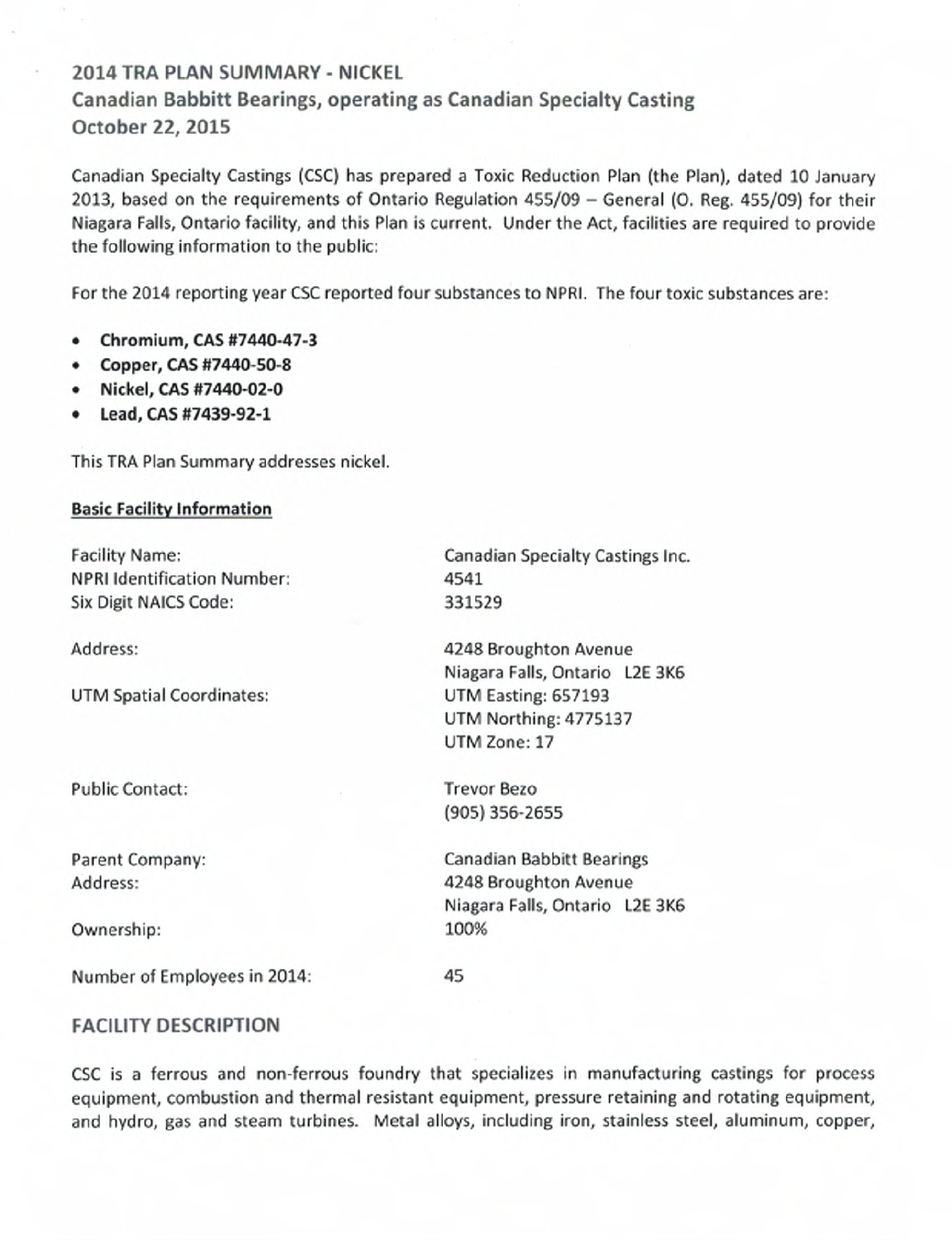Plan Objective: CSC will strive to reduce the use of nickel at the facility. Further, this plan will determine the technical and economic feasibility of each option to determine which, if any, are viable for implementation at this time.

**Plan Target:** CSC does not intend to establish a reduction target and time frame to reduce the use of nickel.

Plan Reduction Options: During 2014 the introduction of band saw cutting to reduce finishing wastes was planned as an action item in 2015.

## **COMPARISON OF TOXIC SUBSTANCE ACCOUNTING**

| Substance                   | Reporting<br>Year | Mass<br>Purchased<br>(tonnes/yr) | Air<br>Emissions<br>(tonnes/yr) | Off-Site<br>Recycling<br>(tonnes/yr) | Amount in<br>Product<br>(tonnes/yr) |
|-----------------------------|-------------------|----------------------------------|---------------------------------|--------------------------------------|-------------------------------------|
| Nickel, CAS #7440-02-0      | 2013              | 17.4                             | < 0.01                          | 0.86                                 | 16.55                               |
|                             | 2014              | 13.2                             | < 0.01                          | 0.7                                  | 12.51                               |
| Year to Year Change, tonnes |                   | $-4.2$                           |                                 | $-0.16$                              | $-4.04$                             |
| Year to Year Change, %      |                   | $-24%$                           | NC                              | $-19%$                               | $-24%$                              |
| Reason for Change           |                   | 1.                               |                                 | 1.                                   | 1.                                  |

Notes: 1. Decrease in production NC - no change

Since nickel is not created at the facility, the amount created is not addressed in the Plan. Nickel is also not released to surface waters, to land, disposed of on-site to land, transferred off-site for disposal or transferred off-site for treatment prior to final disposal.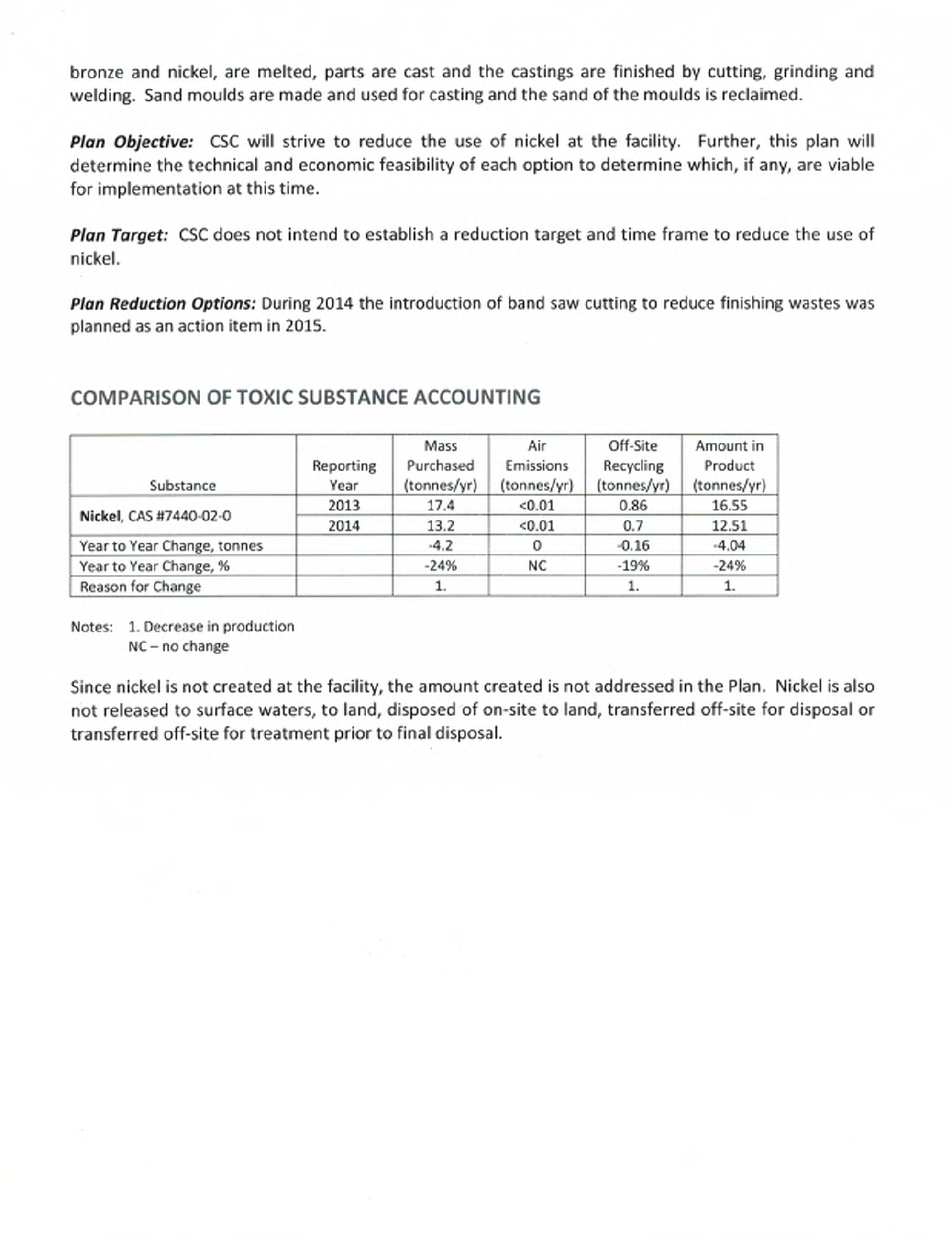# **2014 TRA PLAN SUMMARY- LEAD Canadian Babbitt Bearings, operating as Canadian Specialty Casting October 22, 2015**

Canadian Specialty Castings (CSC) has prepared a Lead Toxic Reduction Plan (the Plan), dated 30 December 2014, based on the requirements of Ontario Regulation 455/09 - General (0. Reg. 455/09) for their Niagara Falls, Ontario facility, and this Plan is current. Under the Act, facilities are required to provide the following information to the public:

For the 2014 reporting year CSC reported four substances to NPRI. The four toxic substances are:

- **Chromium, CAS #7440-47-3**
- Copper, CAS #7440-50-8
- Nickel, CAS #7440-02-0
- Lead, **CAS #7439-92-1**

This IRA Plan Summary addresses lead.

### **Basic Facility Information**

| <b>Facility Name:</b>              | Canadian Specialty Castings Inc. |  |  |  |  |
|------------------------------------|----------------------------------|--|--|--|--|
| <b>NPRI Identification Number:</b> | 4541                             |  |  |  |  |
| Six Digit NAICS Code:              | 331529                           |  |  |  |  |
| Address:                           | 4248 Broughton Avenue            |  |  |  |  |
|                                    | Niagara Falls, Ontario L2E 3K6   |  |  |  |  |
| UTM Spatial Coordinates:           | UTM Easting: 657193              |  |  |  |  |
|                                    | UTM Northing: 4775137            |  |  |  |  |
|                                    | UTM Zone: 17                     |  |  |  |  |
| <b>Public Contact:</b>             | <b>Trevor Bezo</b>               |  |  |  |  |
|                                    | (905) 356-2655                   |  |  |  |  |
| Parent Company:                    | Canadian Babbitt Bearings        |  |  |  |  |
| Address:                           | 4248 Broughton Avenue            |  |  |  |  |
|                                    | Niagara Falls, Ontario L2E 3K6   |  |  |  |  |
| Ownership:                         | 100%                             |  |  |  |  |
| Number of Employees in 2014:       | 45                               |  |  |  |  |
|                                    |                                  |  |  |  |  |

### **FACILITY PLAN DESCRIPTION**

CSC is a ferrous and non-ferrous foundry that specializes in manufacturing castings for process equipment, combustion and thermal resistant equipment, pressure retaining and rotating equipment, and hydro, gas and steam turbines. Metal alloys, including iron, stainless steel, aluminum, copper,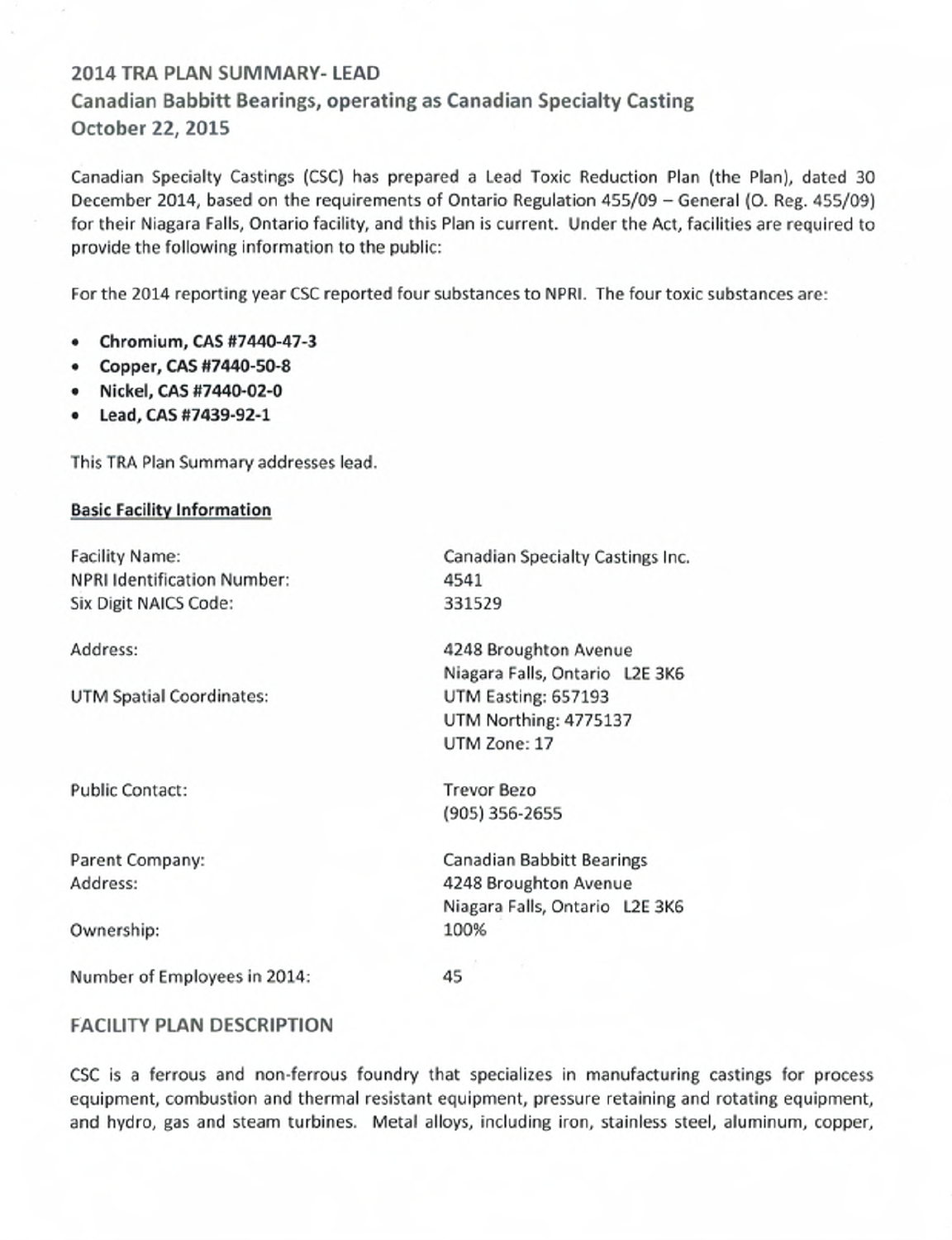**Plan Objective:** *CSC* will strive to reduce the use of lead at the facility. Further, this plan will determine the technical and economic feasibility of each option to determine which, if any, are viable for implementation at this time.

**Plan Target:** *CSC* does not intend to establish a reduction target and time frame to reduce the use of lead.

**Plan Reduction Options:** During *2014* the introduction of band saw cutting to reduce finishing wastes was planned as an action item in *2015.* The purchasing and inventory management of lead alloy was introduced in *2014* in order to reduce the quantity of lead on-site.

## **COMPARISON OF TOXIC SUBSTANCE ACCOUNTING**

| Substance                   | Reporting<br>Year | Mass<br>Purchased<br>(kg/yr) | Air<br>Emissions<br>(kg/yr) | Off-Site<br>Recycling<br>(kg/yr) | Amount in<br>Product<br>(tonnes/yr) |
|-----------------------------|-------------------|------------------------------|-----------------------------|----------------------------------|-------------------------------------|
| Lead, CAS #7439-92-1        | 2013              | 115                          | < 1.0                       | 5.7                              | 109.3                               |
|                             | 2014              | 45                           | < 1.0                       | 1.0                              | 43.0                                |
| Year to Year Change, tonnes |                   | $-70$                        | 0                           | $-4.7$                           | -66                                 |
| Year to Year Change, %      |                   | $-61%$                       | NC                          | $-82%$                           | $-61%$                              |
| Reason for Change           |                   | 1.                           |                             |                                  |                                     |

Notes: 1. Decrease in production NC - no change

Since lead is not created at the facility, the amount created is not addressed in the Plan. Lead is also not released to surface waters, to land, disposed of on-site to land, transferred off-site for disposal or transferred off-site for treatment prior to final disposal.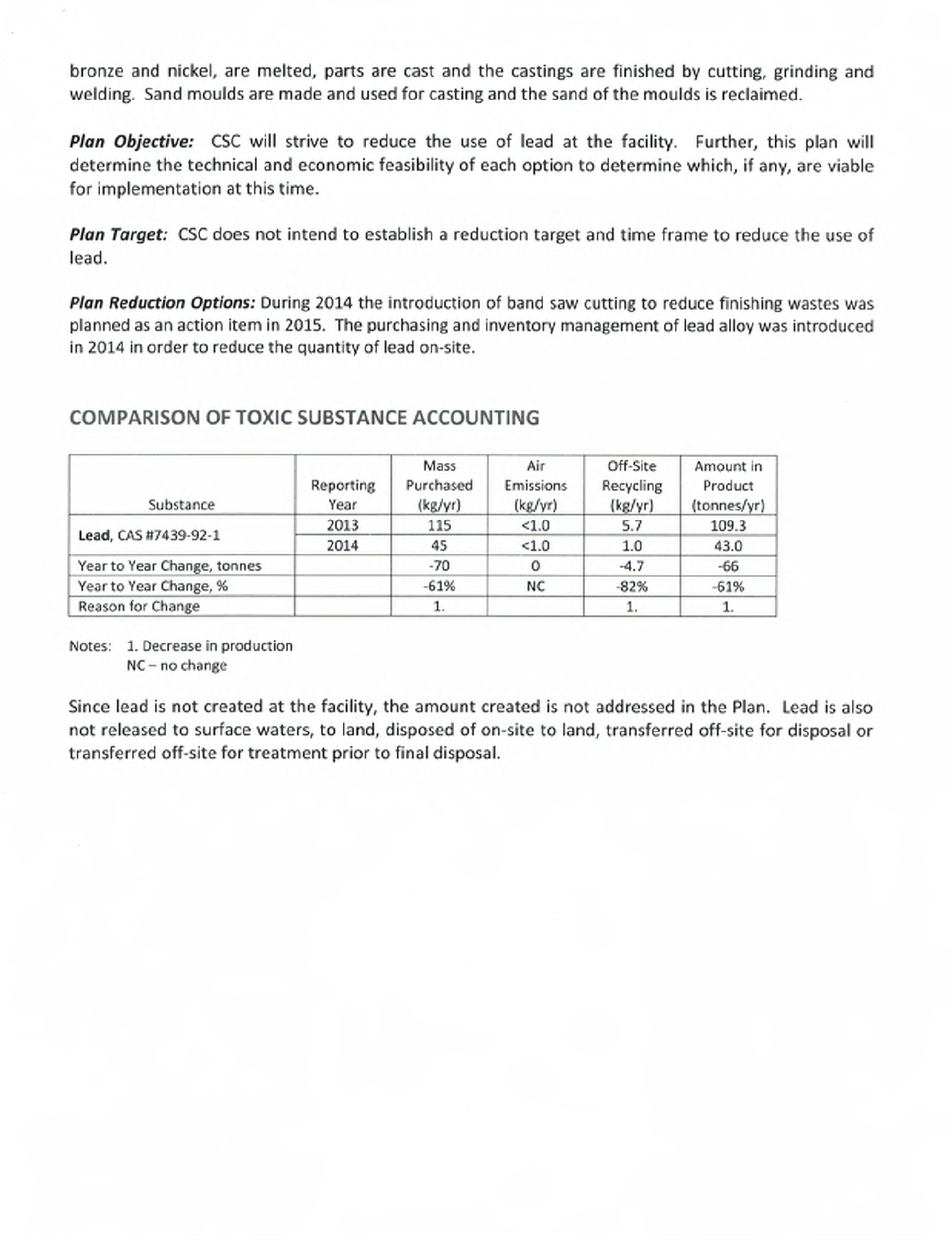# **2014 TRA PLAN SUMMARY - COPPER Canadian Babbitt Bearings, operating as Canadian Specialty Casting October 22, 2015**

Canadian Specialty Castings (CSC) has prepared a Toxic Reduction Plan (the Plan), dated 10 January 2013, based on the requirements of Ontario Regulation 455/09 - General (0. Reg. 455/09) for their Niagara Falls, Ontario facility, and this Plan is current. Under the Act, facilities are required to provide the following information to the public:

For the 2014 reporting year CSC reported four substances to NPRI. The four toxic substances are:

- **Chromium, CAS #7440-47-3**
- Copper, CAS #7440-50-8
- Nickel, **CAS #7440-02-0**
- **Lead, CAS #7439-92-1**

This TRA Plan Summary addresses copper.

#### **Basic Facility Information**

Facility Name: NPRI Identification Number: Six Digit NAICS Code: Address: UTM Spatial Coordinates: Public Contact: Parent Company: Address: Ownership: Canadian Specialty Castings Inc. 4541 331529 4248 Broughton Avenue Niagara Falls, Ontario L2E 3K6 UTM Easting: 657193 UTM Northing: 4775137 UTM Zone: 17 Trevor Bezo (905) 356-2655 Canadian Babbitt Bearings 4248 Broughton Avenue Niagara Falls, Ontario L2E 3K6 100% 45

### **FACILITY & PLAN DESCRIPTION**

Number of Employees in 2014:

CSC is a ferrous and non-ferrous foundry that specializes in manufacturing castings for process equipment, combustion and thermal resistant equipment, pressure retaining and rotating equipment, and hydro, gas and steam turbines. Metal alloys, including iron, stainless steel, aluminum, copper,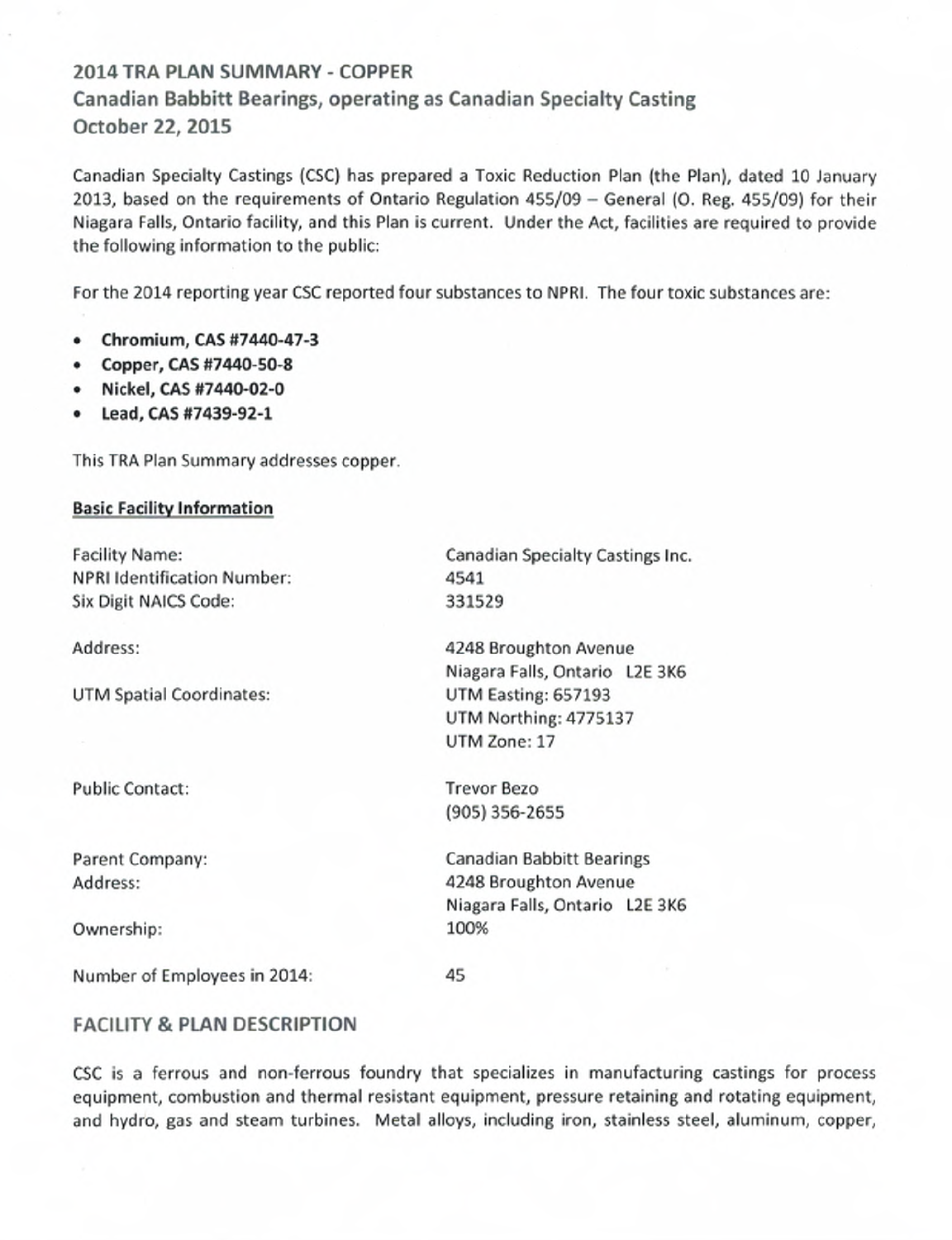Plan Objective: CSC will strive to reduce the use of copper at the facility. Further, this plan determines the technical and economic feasibility of each option to determine which, if any, are viable for implementation at this time.

**Plan Target:** CSC does not intend to establish a reduction target and time frame to reduce the use of copper.

Plan Reduction Options: The Plan did not identify copper reduction options which were either technically or economically feasible, therefore, there was no implementation of copper reduction options in 2014.

## COMPARISON OF TOXIC SUBSTANCE ACCOUNTING

| Substance                   | Reporting<br>Year | Mass<br>Purchased<br>(tonnes/yr) | Air<br>Emissions<br>(tonnes/yr) | Off-Site<br>Recycling<br>(tonnes/yr) | Amount in<br>Product<br>(tonnes/yr) |
|-----------------------------|-------------------|----------------------------------|---------------------------------|--------------------------------------|-------------------------------------|
| Copper, CAS #7440-50-8      | 2013              | 13.8                             | < 0.01                          | 0.69                                 | 13.18                               |
|                             | 2014              | 8.54                             | < 0.01                          | 0.38                                 | 8.13                                |
| Year to Year Change, tonnes |                   | $-5.26$                          |                                 | $-0.31$                              | $-5.05$                             |
| Year to Year Change, %      |                   | $-38%$                           | NC                              | $-45%$                               | $-38%$                              |
| Reason for Change           |                   |                                  |                                 |                                      |                                     |

Notes: 1. Decrease in production NC-No change

Since copper is not created at the facility, the amount created is not addressed in the Plan. Copper is also not released to surface waters, to land, disposed of on-site to land, transferred off-site for disposal or transferred off-site for treatment prior to final disposal.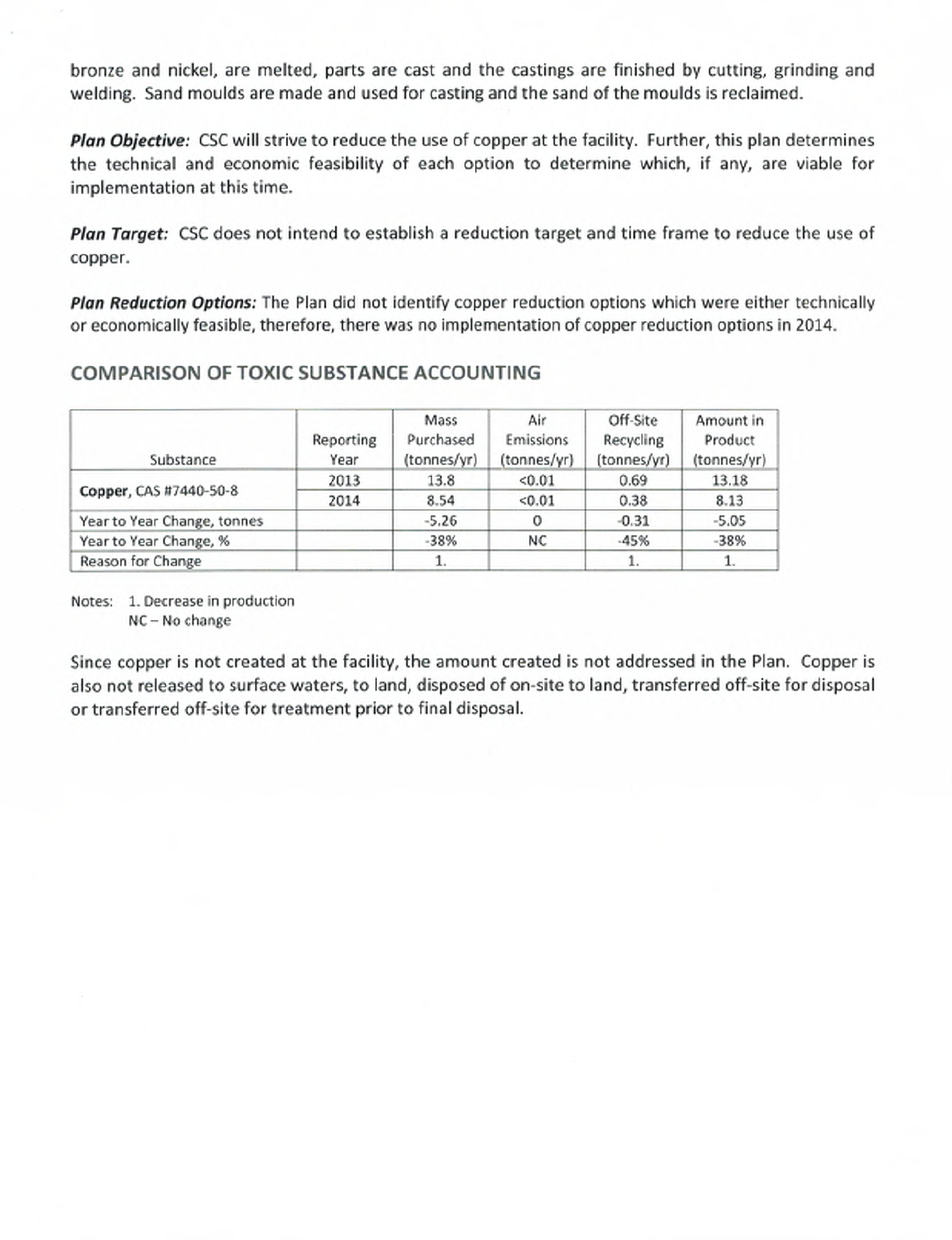# **2014 TRA PLAN SUMMARY - CHROMIUM Canadian Babbitt Bearings, operating as Canadian Specialty Casting October 22, 2015**

Canadian Specialty Castings (CSC) prepared a Chromium Toxic Reduction Plan (the Plan), dated 30 December 2014, based on the requirements of Ontario Regulation 455/09 - General (0. Reg. 455/09) for their Niagara Falls, Ontario facility, and this Plan is current. Under the Act, facilities are required to provide the following Plan Summary information to the public:

For the 2014 reporting year CSC reported four substances to NPRI. The four toxic substances are:

- **Chromium, CAS #7440-47-3**
- Copper, CAS #7440-50-8
- Nickel, **CAS #7440-02-0**
- **Lead, CAS #7439-92-1**

This TRA Plan Summary addresses chromium.

### **Basic Facility Information**

Facility Name:

Six Digit NAICS Code:

Address:

UTM Spatial Coordinates:

Public Contact:

Parent Company: Address:

Ownership:

Number of Employees in 2014:

Canadian Specialty Castings Inc.

331529

4248 Broughton Avenue Niagara Falls, Ontario L2E 3K6 UTM Easting: 657193 UTM Northing: 4775137 UTM Zone: 17

Trevor Bezo (905) 356-2655

Canadian Babbitt Bearings 4248 Broughton Avenue Niagara Falls, Ontario L2E 3K6 100%

45

## **FACILITY DESCRIPTION**

CSC is a ferrous and non-ferrous foundry that specializes in manufacturing castings for process equipment, combustion and thermal resistant equipment, pressure retaining and rotating equipment, and hydro, gas and steam turbines. Metal alloys, including iron, stainless steel, aluminum, copper,